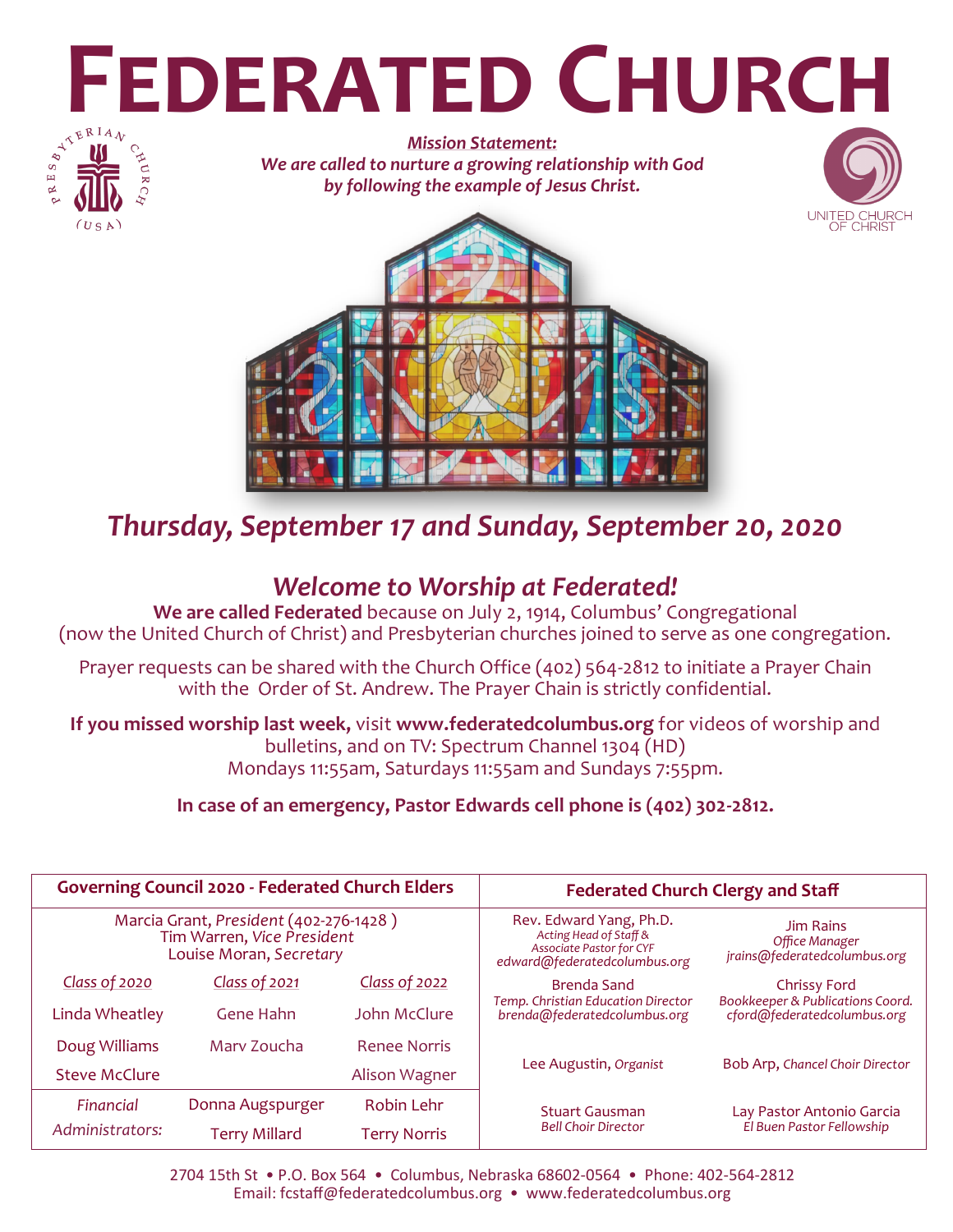# *JOYS & CONCERNS*

♦ If you have any joys or concerns, please share with the congregation by informing the office.

 Prayers are offered for the family of Jordan Maly, whose Memorial service was Thursday, September 17th.

 Prayers are offered for the family of Jerry Dare, whose Memorial service will be Saturday, September 19th.

 Congratulations to Evan Dewald (son of Steve and Marcia Dewald) and Liz Viessmann, who exchanged their wedding vows on September 12th.

 Please pray for Lois Schultz and her family. Lois is in hospice care at Meridian Gardens.

 Prayers are offered for the family of Leslie Tenski, Administrator of Prairie Village. Her husband, Steve, passed away Wednesday, September 16th. Funeral services will be Monday, September 21st in St. Edward, NE. Prayers are offered for John Novotny's deployment with Red Cross relief in Baton Rouge, Louisiana following Hurricane Laura. From Homestead Presbytery:

# *CLARKSON NEW ZION*

Hi from New Zion in Clarkson. Right now we need prayers as we search for a new minister. We are just starting the process and during these uncertain times we are living in, we particularly need prayers that we would find a spirit-filled minister to lead our church. We also need prayers that our elders remember their calling and help with the process of maintaining the church without a full time minister. Our joys include the fact that our members have supported our church financially during our time of being shut down. We haven't needed to dip into savings or get any monies from the government. Also that when we did start worshiping in person that people did come back. Praises for our members! New Zion is alive and worshiping in Clarkson.

## *THIS WEEK AT FEDERATED CHURCH*

# **Sunday, September 20** 9:00am Education Hour, Ed Center & Upper Room 10:00am Sunday Worship Service, Sanctuary **Monday, September 21** 12:00pm Big Pals, Little Pals, EC 8 **Tuesday, September 22** 1:00pm Lectionary Afternoon Bible Study, EC 8 & Online Zoom Meeting 6:30pm GC Meeting w/Confirmands & Mentors, Fellowship Hall 7:00pm Scouts Den 279 Meeting, EC 8 **Wednesday, September 23** 10:00am Staff Meeting, FH 11:00am Worship Planning Meeting, AD 2 4:30pm Lectionary Afternoon Bible Study, Online Zoom Meeting 6:30pm Youth Club, Upper Room **Thursday, September 24** 6:30pm Thursday Worship Service, Sanctuary **Friday, September 25** No Events **Saturday, September 26** No Events **Sunday, September 27** 9:00am Education Hour, Ed Center & Upper Room 10:00am Sunday Worship Service, Sanctuary

**Chancels flowers are given in remembrance of Jerry Dare by Irene Dare.**

**Meals on Wheels Information!** Federated church will have Meals on Wheels delivery the week of **September 28 - October 2.** Coordinator will be Jean Royer. 564-8012 or 910-6688.

**Rescue Mission Meal Volunteers needed urgently!** Federated church is scheduled to take meals to the Rescue Mission on Friday, October 9th. There is a sign up sheet in the Narthex (or call the church office) if you are able to help!

# **TUESDAY** SEPTEMBER 22ND

**RUNZA® WILL DONATE 10% OF SALES** TO A PLACE AT THE TABLE **BACKPACK FOOD PROGRAM.** 

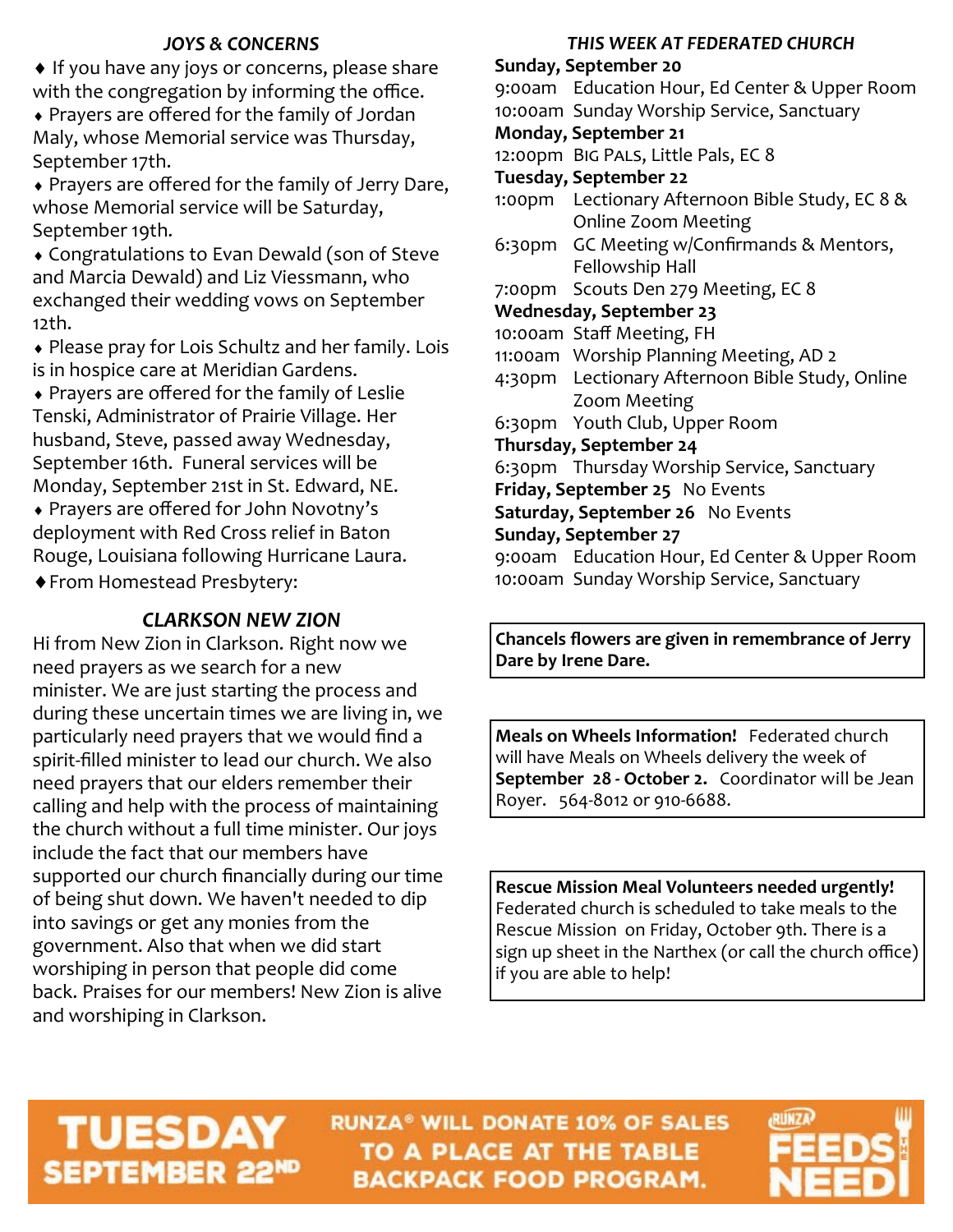# **We Gather To Worship God**

Thursday, September 17, and Sunday, September 20, 2020 Hymns, Songs, Prayers, and liturgies in **Bold** are for the participation of the **Congregation** *The Prelude invites us to begin our time of worship; please take this time for silent reflection.*

PRELUDE *When in Our Music God Is Glorified* **STANFORD** Andante from Symphony #5 **SCHUBERT** Lee Augustin, Organ & Piano

**Praise God!** EARLY AMERICAN HYMN TUNE

Welcome & Announcements

**\* Call to Worship Jill Duffield of the Presbyterian Outlook** 

- One: O give thanks to the Lord, call on God's name,
- **All: make known God's deeds among the peoples.**
- One: Sing to the Lord, sing praises to God;
- **All: tell of all the Lord's wonderful works.**
- One: Glory in God's holy name;
- **All: let the hearts of those who seek the Lord rejoice.**
- One: Seek the Lord and God's strength;
- **All: seek the Lord's presence continually.**
- One: Let us worship God.

\***Opening Song** *10,000 Reasons (Bless the Lord)* arr. Sorenson

From Worship Service on November 13, 2016

# **Unison Prayer of Confession**

**Lord God, you hear our cries of pain and our murmured complaining. Your relentless compassion for your people defies any human logic or understanding. You provide manna in the wilderness, bread from heaven and the assurance that you will not abandon us in our need. Despite your overflowing goodness, we grumble. Rather than rejoice in your grace to us, we resent that you extend kindness to others. Instead of gratitude for your mercy, we question why you would embrace those we think undeserving — forgetting that none of us are righteous, all of us saved by grace. Forgive us for judging others and begrudging your generosity.** 

# **Assurance of Pardon**

One: The Lord is gracious and merciful,

- **All: slow to anger and abounding in steadfast love.**
- One: Jesus Christ came not for the righteous, but to save sinners.
- **All: Therefore, we can believe the good news that we are in fact forgiven and even now made new creations in Christ.**

# **\* Passing the Peace**

One: Let us celebrate God's grace by sharing a sign of peace. The peace of Christ be with you.

**All: And also with you.**

One: Please greet one another with a sign of peace.

**Children's Moment — Commissioning of Acolytes (***Sunday***)** Brenda Sand, CE Director **Acolytes:** *Brinlee Klevemann, Tessa Miller, Celine Perrin, Meg Weeder, Alyse Wolfe, and Hunter Yang*